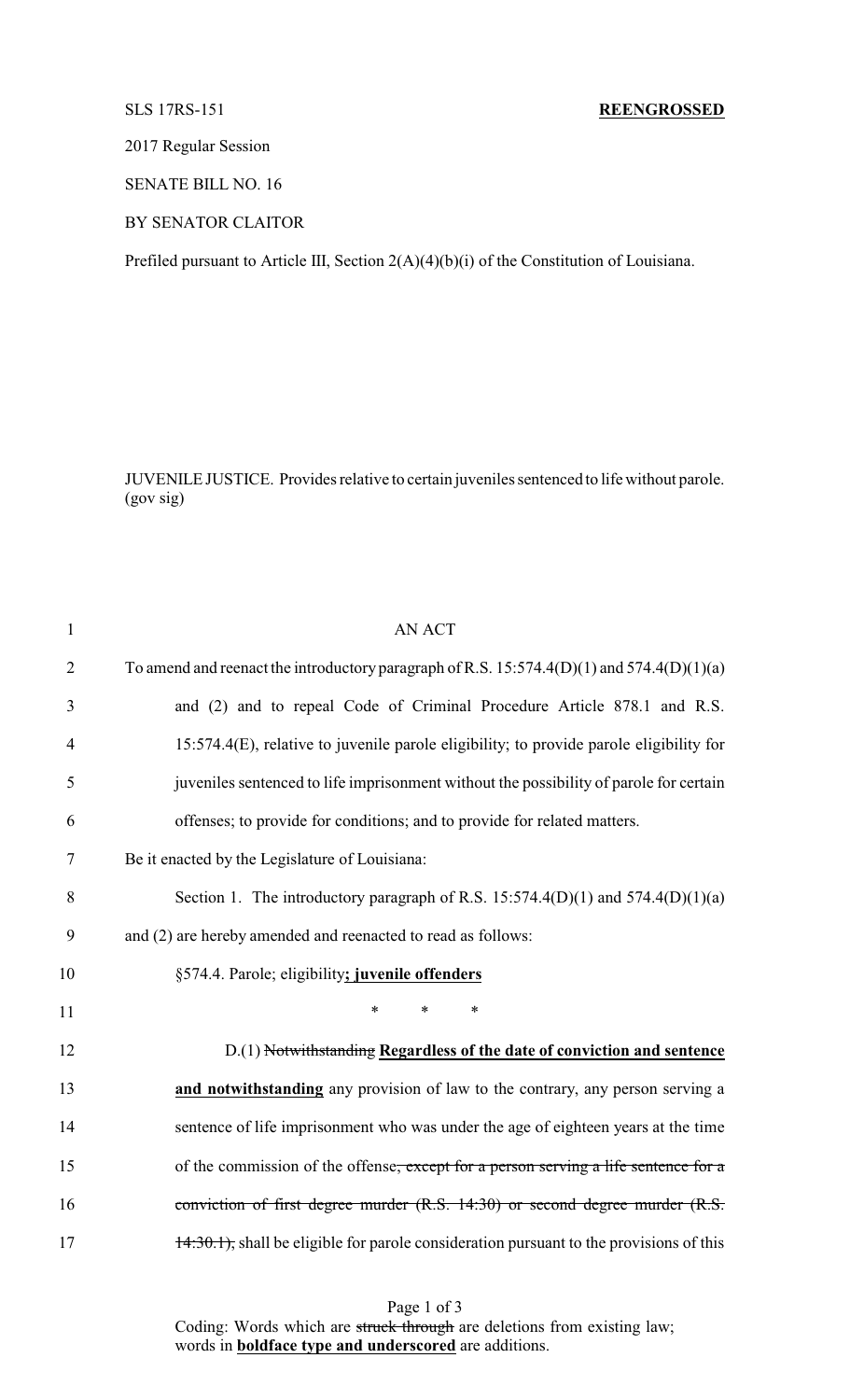| $\mathbf{1}$   | Subsection if all of the following conditions have been met:                                  |
|----------------|-----------------------------------------------------------------------------------------------|
| $\overline{2}$ | (a) The offender has served thirty twenty-five years of the sentence imposed.                 |
| 3              | $\ast$<br>$\ast$<br>∗                                                                         |
| 4              | (2) For each offender eligible for parole consideration pursuant to the                       |
| 5              | provisions of this Subsection, the board committee on parole shall meet in a three-           |
| 6              | member panel, and each member of the panel shall be provided with and shall                   |
| $\tau$         | consider a written evaluation of the offender by a person who has expertise in                |
| 8              | adolescent brain development and behavior and any other relevant evidence                     |
| 9              | pertaining to the offender.                                                                   |
| 10             | $\ast$<br>$\ast$<br>$\ast$                                                                    |
| 11             | Section 2. Code of Criminal Procedure Article 878.1 is hereby repealed.                       |
| 12             | Section 3. R.S. 15:574.4(E) is hereby repealed.                                               |
| 13             | Section 4. This Act shall become effective upon signature by the governor or, if not          |
| 14             | signed by the governor, upon expiration of the time for bills to become law without signature |
| 15             | by the governor, as provided by Article III, Section 18 of the Constitution of Louisiana. If  |
| 16             | vetoed by the governor and subsequently approved by the legislature, this Act shall become    |
| 17             | effective on the day following such approval.                                                 |
|                |                                                                                               |

The original instrument was prepared by Alden A. Clement, Jr. The following digest, which does not constitute a part of the legislative instrument, was prepared by McHenry Lee.

DIGEST SB 16 Reengrossed 2017 Regular Session Claitor

Present law provides relative to parole eligibility for certain imprisoned offenders under certain circumstances.

In *Miller v. Alabama*, 567 U.S.  $\qquad$ , 132 S.Ct. 2455 (2012), the Supreme Court held that mandatory life imprisonment without the possibility of parole for an offender under the age of 18 violates the 8th Amendment's prohibition on cruel and unusual punishment.

Additionally, in *Montgomery v. Louisiana*, 577 U.S. \_\_\_\_, 136 S.Ct. 718 (2016), the Supreme Court held that *Miller's* prohibition on mandatory life without parole for juveniles must be applied retroactively. The court further held that a state may remedy a *Miller* violation by extending parole eligibility to juvenile offenders.

Present law provides that in any case where the offender is to be sentenced to life imprisonment for a conviction of first degree murder or second degree murder, and the offender was under the age of 18 years at the time of the commission of the offense, a hearing is to be conducted prior to sentencing to determine whether the sentence will be

Page 2 of 3

Coding: Words which are struck through are deletions from existing law; words in **boldface type and underscored** are additions.